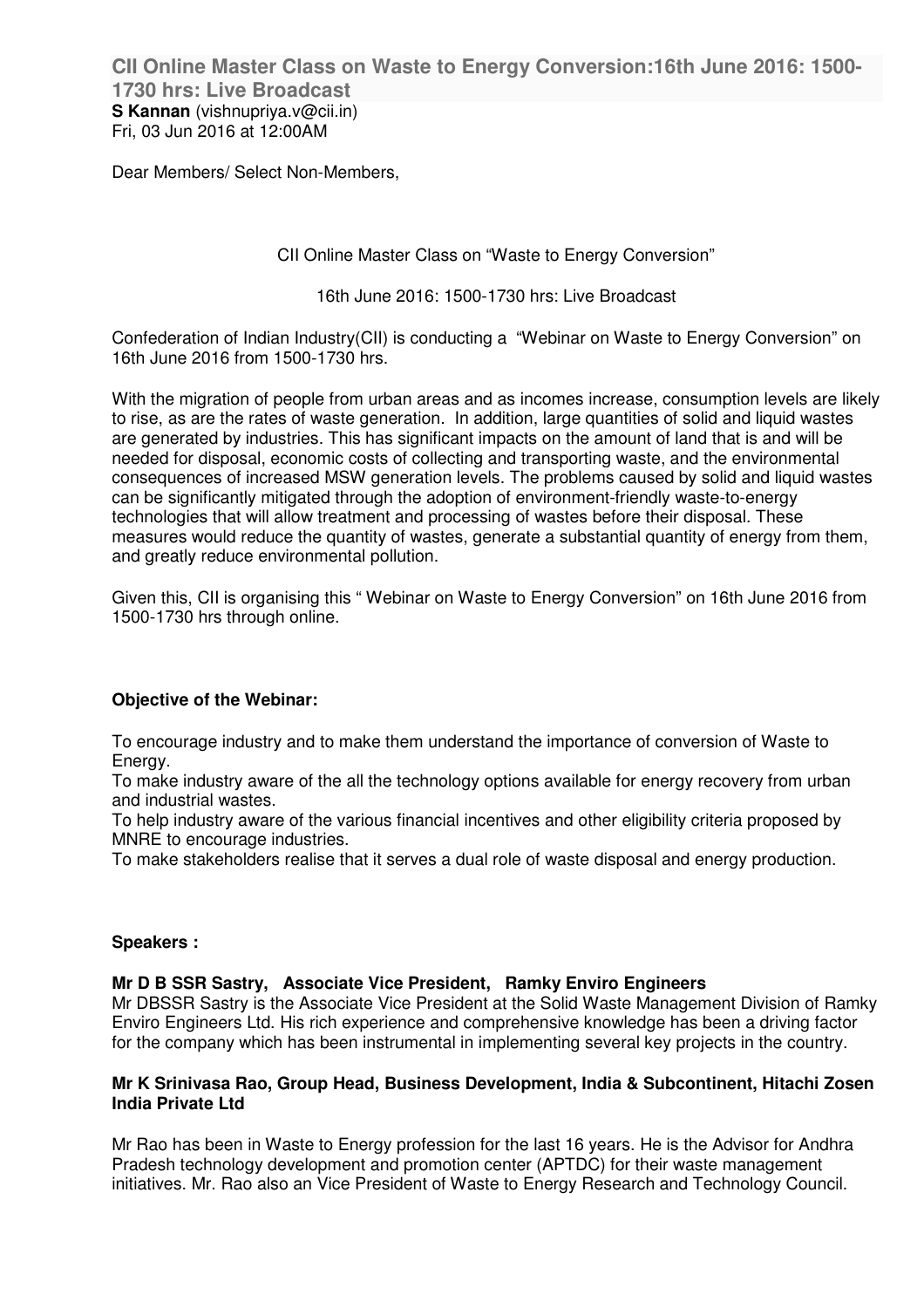# **Registration Fee(including 15% service tax): (per link)**

CII Member: Rs 1150/-

Non Member: Rs 1725/-

**To Register please send the details below:**

**Name of the company: Participants Name & Designation: E-mail id of the participant: Contact number:**

The fee can be paid online, otherwise by Cheque/DD raised in the name of "Confederation of Indian Industry" payable at Chennai and can be sent to the address mentioned below.

For more details please contact:

Vishnu Priya V: vishnupriya.v@cii.in : 044 42444555

Confederation of Indian Industry

98/1, Velacherry Main Road,

Guindy, Chennai 600 032

044 42 444 555

**Regards** 

S Kannan

Director & Head – Regional Initiatives

Confederation of Indian Industry

(Southern Region)

Prof.C K Prahalad Centre

98/1 Velachery Main Road

**Guindy** 

Chennai - 600 032

Terms and Conditions

1. CII will not be responsible for any disturbance in the broadcast due to IT/ Network disruptions at the participants end.

2. The fee is non refundable, However change in nomination is acceptable. The fee must reach us before the date of the programme.

Minimum technical requirements to attend : Internet Connectivity with speed upto 2 MBPS, PC / Laptop with 1 GB HDD, 512 MB RAM, Windows XP or above, Speakers or Headset